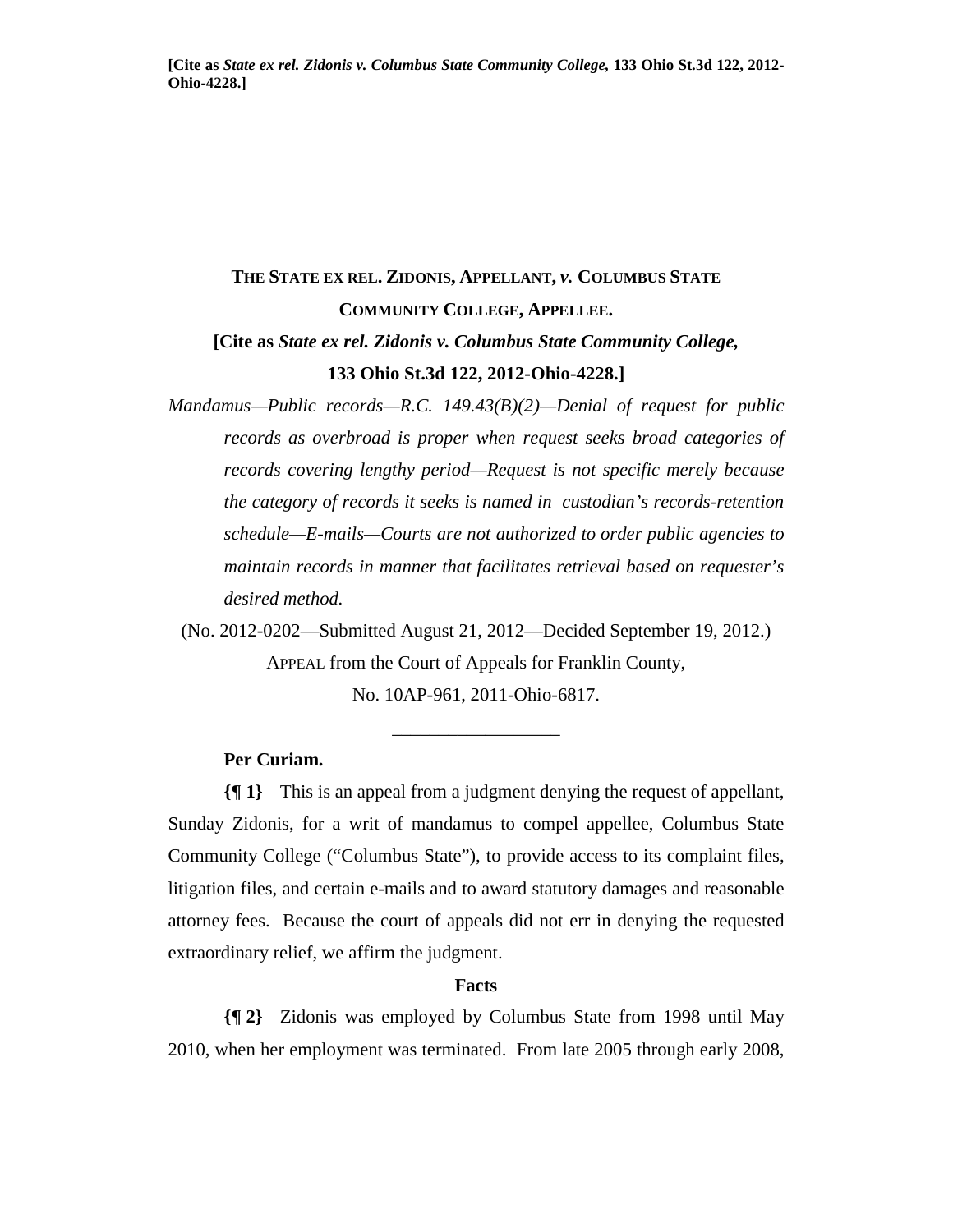Zidonis was a member of the Columbus State records-retention committee. She attended meetings at which the records-retention policy was reviewed and discussed and offered input about records management in her work division. One of the committee's meeting agendas indicated that Zidonis would be gathering information for a taxonomy that would organize all inventories to make searching for records more efficient. From January 2007 to May 2010, Zidonis was the program coordinator for the academic-quality-improvement plan, which required her to develop effective communication methods and ensure that essential information and evidence were identified, stored, and communicated.

**{¶ 3}** After Zidonis's termination from employment with Columbus State, her counsel, who represented her in the appeal of her discharge in the State Personnel Board of Review, submitted multiple requests to Columbus State seeking access to various records under R.C. 149.43, the Public Records Act. Columbus State promptly provided access to nearly 400 pages of the requested records, including the personnel files of Zidonis and two other college employees. Zidonis also requested and received a copy of the college's records-retention schedule.

## *Request for Copies of E-Mails*

**{¶ 4}** By letter dated June 30, 2010, Zidonis, through counsel, requested "[c]opies of e-mails sent between Sunday Zidonis and Deborah Coleman (i.e., those sent to Ms. Coleman from Ms. Zidonis, and those sent to Ms. Zidonis from Ms. Coleman)." By letter dated July 13, Columbus State, through its in-house counsel, Assistant Attorney General Jackie DeGenova, responded by specifying that the request was overly broad and that the college could not identify the specific records being requested. DeGenova invited Zidonis's counsel to contact her to assist in identifying the records being sought and to revise or clarify the request.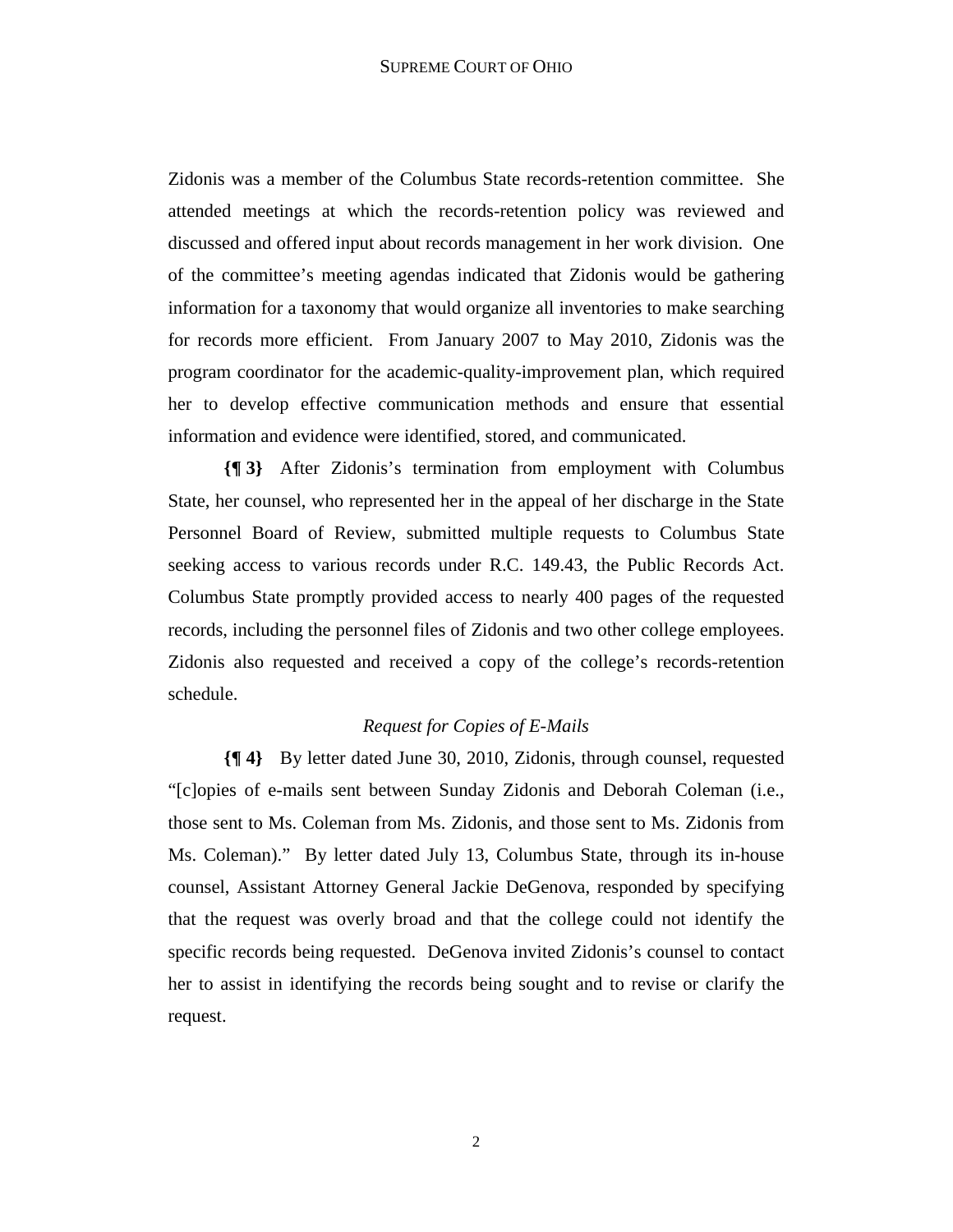**{¶ 5}** Instead of replying to DeGenova as requested, Zidonis's counsel sent letters dated July 21 and August 9, 2010, to the vice president of human resources, asking him to describe "the nature by which staffs' electronic e-mails are stored at Columbus State and how they may be retrieved" so that a follow-up request could be made. On August 24, DeGenova sent Zidonis's counsel a letter reiterating that the request for copies of e-mails between Zidonis and Coleman was overly broad and that the college was unable to identify the records sought. DeGenova repeated her invitation to discuss the matter with Zidonis's counsel to assist in narrowing the request. He claims that he did call her, but the phone record he provided as evidence reflects a call to a phone number substantially different from the number DeGenova provided in her letter.

**{¶ 6}** On September 3, 2010, Zidonis's counsel sent DeGenova a letter in which he stated that after reviewing the Columbus State public-records retention policy, he assumed that "at some point, e-mails are printed off into paper form and then each printed e-mail is placed in the appropriate category within the [Columbus State] retention schedule."

**{¶ 7}** At a September 8, 2010 status conference in Zidonis's administrative appeal, DeGenova again advised Zidonis's counsel that the request for e-mails was overly broad and still needed to be revised to reasonably identify particular records. DeGenova informed Zidonis's attorney that the college retains, organizes, and accesses its records based on the content of the records and asked if he could narrow the request to more clearly identify the requested records by specifying the year or the subject matter of the e-mails. Zidonis's attorney replied that he would provide DeGenova with the requisite "names and dates" to narrow the scope of the e-mails he was seeking, but he did not do so.

**{¶ 8}** In mid-July 2010, i.e., around the same time that Columbus State first rejected Zidonis's request for e-mails between Zidonis and Coleman as overbroad, DeGenova discussed with the college's network administrator whether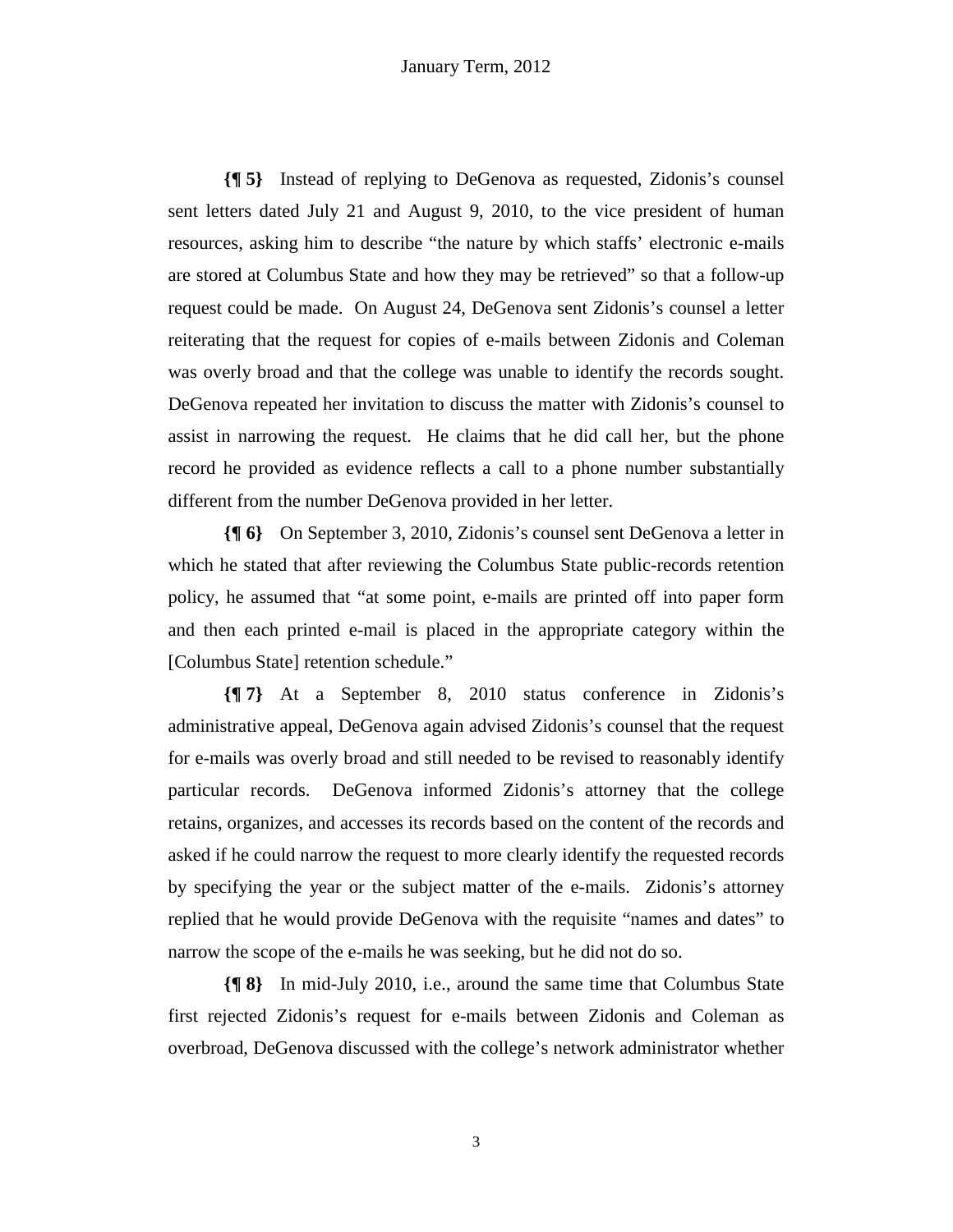it was technically possible to search for all e-mails sent between two employees. The administrator said that there were no such means in the normal manner of organizing, maintaining, and accessing electronic records at the college and that programming a special search would take a substantial amount of time. At DeGenova's request, the network administrator proceeded to recover the pertinent e-mails from the college's disaster-recovery system back to July 2008. In August and September 2010, the administrator created a special file and program for DeGenova to review the e-mails to make potential redactions, and DeGenova proceeded with her review.

## *Request to Inspect Complaint and Litigation Files*

**{¶ 9}** In his September 3, 2010 correspondence, Zidonis's counsel asked "to look at records IUC-HR-10-04 (complaint files), and IUC-LEG-20-01 (litigation files)." The references in this request were to Inter-University Council of Ohio ("IUC") code designations listed in Columbus State's records-retention schedule. The schedule described "Complaint Files" as "[r]ecord[s] of staff or student grievances based on equal opportunity and affirmative action regulations," which are "arranged alphabetically." The schedule listed "Litigation Files," but did not describe them. Under the retention schedule, complaint and litigation files are to be retained for six years after they were last active.

**{¶ 10}** Although Zidonis's counsel asked whether there was a way "to look at these records for certain periods of time (e.g., over the past year)," he never revised the request to include a specific time period. Instead, Zidonis's counsel sent subsequent requests on September 14 and 22, 2010, in which he asked when he could come to Columbus State to review the requested complaint and litigation files. He emphasized in these requests that the "record retention period for these documents is six years from their active life."

**{¶ 11}** At the September 8 status conference in Zidonis's administrative appeal, DeGenova told Zidonis's counsel that she would respond to his records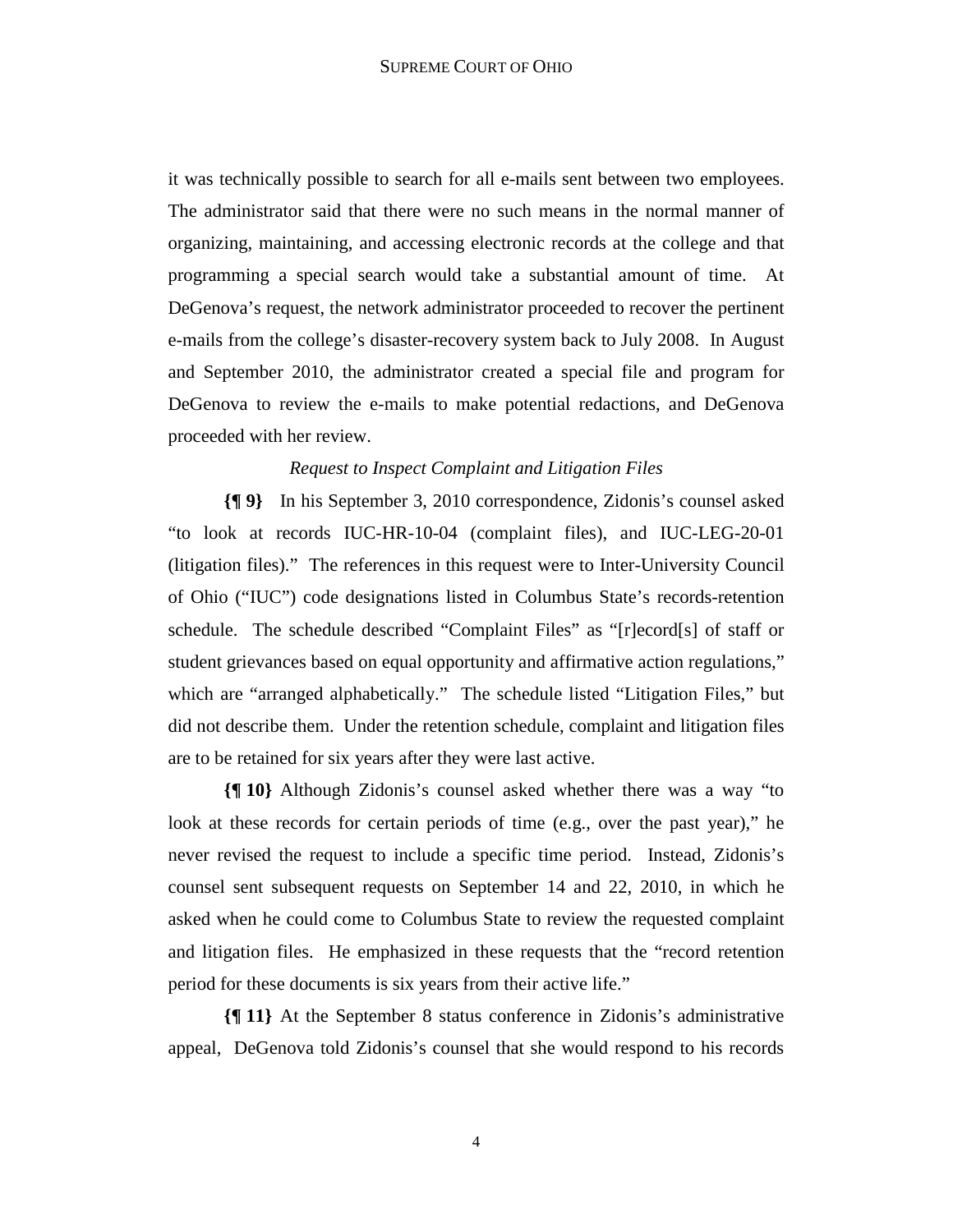request. DeGenova stated in a subsequent letter to Zidonis's counsel that she had informed him at the September 8 conference that Columbus State retains, organizes, and accesses its records based on content.

#### *Mandamus Case*

**{¶ 12}** In October 2010, Zidonis filed a petition in the Court of Appeals for Franklin County for a writ of mandamus to compel Columbus State to provide her with access to the requested complaint files, litigation files, and e-mail records. Zidonis also requested statutory damages and reasonable attorney fees.

**{¶ 13}** On November 3, 2010, Columbus State sent Zidonis's counsel a letter reiterating its denial of her request for all e-mails between Zidonis and Coleman as ambiguous and overly broad and stating that the college was "unable to reasonably identify the specific records, subject matter, time-frame or any other reasonable aspect of specificity by which to identify the e-mails." Columbus State noted that "each employee of the College has the ability to create documents and folders as part of the e-mail system and the particular records series to which the records belong, according to their individual needs. For example, if you request to review certain e-mails in the folders created by Ms. Zidonis or [her supervisor] Dr. Coleman, it is likely the College can search by this method. The College is unable to and is not required to provide access to entire record series or categories."

**{¶ 14}** Nevertheless, Columbus State provided with this letter a CD containing redacted copies of e-mails retrieved by use of the special program created at DeGenova's instructions to search for e-mails from Zidonis's and Coleman's computers. The CD contained approximately 200 e-mails and attachments, including 59 e-mails between Zidonis and Coleman in 2009.

**{¶ 15}** In this letter, Columbus State also denied Zidonis's request for complaint and litigation files as ambiguous and overly broad. DeGenova noted that she had previously provided Zidonis's counsel with a copy of the Columbus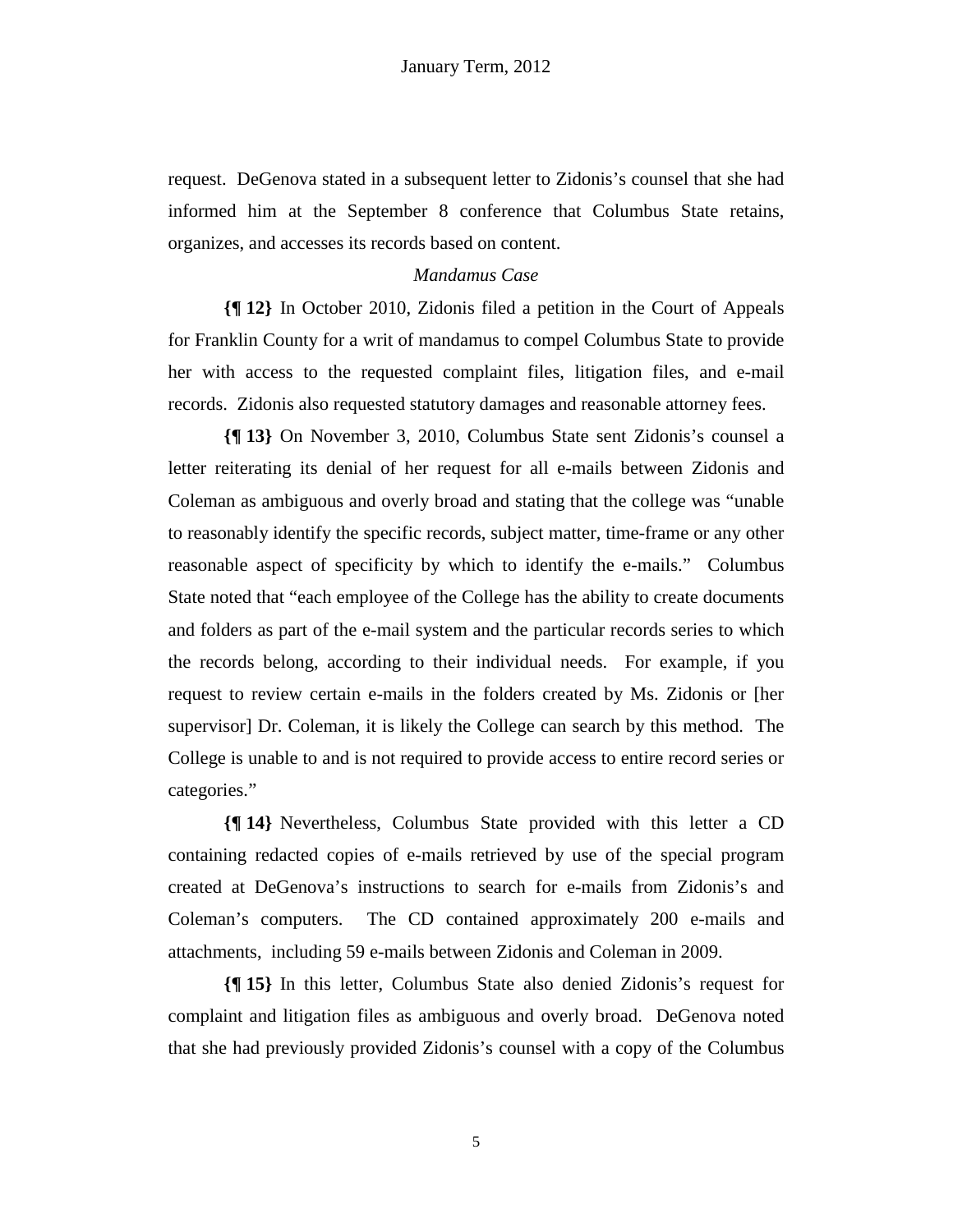State records-retention schedule as part of her explanation regarding how the records are maintained and accessed and that she was "unable to reasonably identify specific records which are being requested for this inspection and again, the College is unable to and is not required to provide access to entire record series or categories."

**{¶ 16}** Columbus State again offered in this letter to discuss the requests with Zidonis's counsel, but no further discussions were conducted.

**{¶ 17}** After the court of appeals denied Columbus State's motion to dismiss Zidonis's mandamus petition, the parties submitted evidence and briefs. In December 2011, the court of appeals denied the writ.

**{¶ 18}** This cause is now before the court upon Zidonis's appeal as of right.

#### **Analysis**

#### *Mandamus*

**{¶ 19}** "Mandamus is the appropriate remedy to compel compliance with R.C. 149.43, Ohio's Public Records Act." *State ex rel. Physicians Commt. for Responsible Medicine v. Ohio State Univ. Bd. of Trustees*, 108 Ohio St.3d 288, 2006-Ohio-903, 843 N.E.2d 174, ¶ 6; R.C. 149.43(C)(1). We construe the Public Records Act liberally in favor of disclosure of public records. *State ex rel. Rocker v. Guernsey Cty. Sheriff's Office*, 126 Ohio St.3d 224, 2010-Ohio-3288, 932 N.E.2d 327, ¶ 6. But the relator must still establish entitlement to the requested extraordinary relief by clear and convincing evidence. *State ex rel. Doner v. Zody*, 130 Ohio St.3d 446, 2011-Ohio-6117, 958 N.E.2d 1235, paragraph three of the syllabus.

### *Complaint and Litigation Files*

**{¶ 20}** Zidonis asserts that the court of appeals erred in denying the requested writ of mandamus to compel Columbus State to provide access to its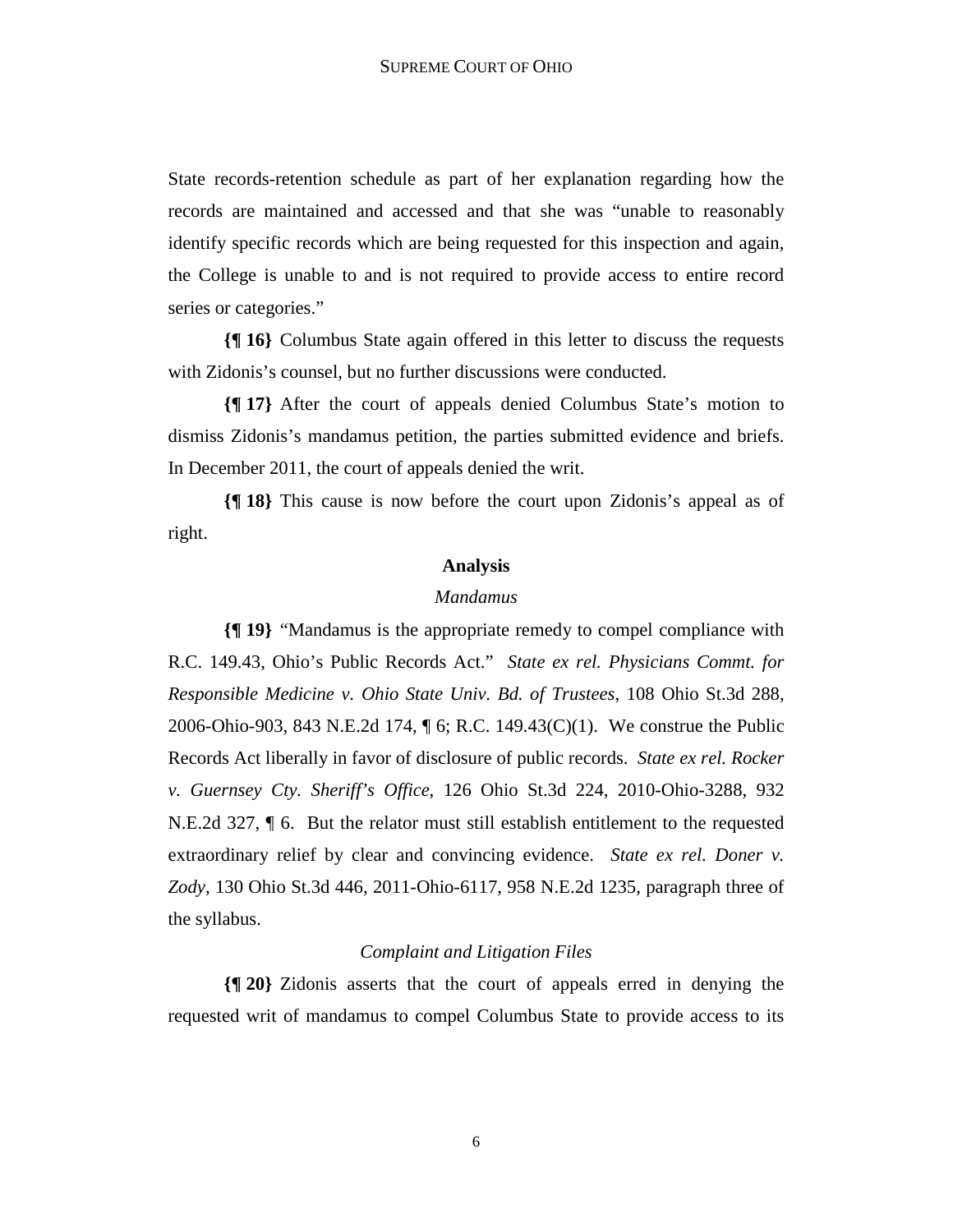complaint files and litigation files on the basis that her request for these records was overbroad.

**{¶ 21}** Zidonis requested broad categories of records—complaint files and litigation files. The request covered a lengthy period of time—at least six years and potentially much longer, because for both records categories, she specified the college's records-retention schedule period of six years from when these files were last active. " '[I]t is the responsibility of the person who wishes to inspect and/or copy records to identify with reasonable clarity the records at issue.' " *State ex rel. Morgan v. New Lexington*, 112 Ohio St.3d 33, 2006-Ohio-6365, 857 N.E.2d 1208, ¶ 29, quoting *State ex rel. Fant v. Tober*, 8th Dist. No. 63737, 1993 WL 173743, \*1 (Apr. 28, 1993), *affirmed*, 68 Ohio St.3d 117, 623 N.E.2d 1202 (1993). In identifying records for purposes of presenting a viable request, the Public Records Act "does not contemplate that any individual has the right to a complete duplication of voluminous files kept by government agencies." *State ex rel. Warren Newspapers, Inc. v. Hutson*, 70 Ohio St.3d 619, 624, 640 N.E.2d 174 (1994), citing *State ex rel. Zauderer v. Joseph*, 62 Ohio App.3d 752, 577 N.E.2d 444 (1989). In *Zauderer*, the court held that a request that a city police chief, county sheriff, and highway patrol superintendent provide access to "all traffic accident reports of record" was improper because it was "first, unreasonable in scope and, second, if granted, would interfere with the sanctity of the recordkeeping process itself." *Id.* at 756.

**{¶ 22}** This court has held that comparable requests for broad categories of records were overbroad. For example, in *State ex rel. Glasgow v. Jones*, 119 Ohio St.3d 391, 2008-Ohio-4788, 894 N.E.2d 686, ¶ 19, we examined a request for all the work-related e-mail messages, text messages, and correspondence of a state representative during her entire tenure. We held that the request was overbroad because it impermissibly sought what approximated a "complete duplication" of the representative's files. We so held even though the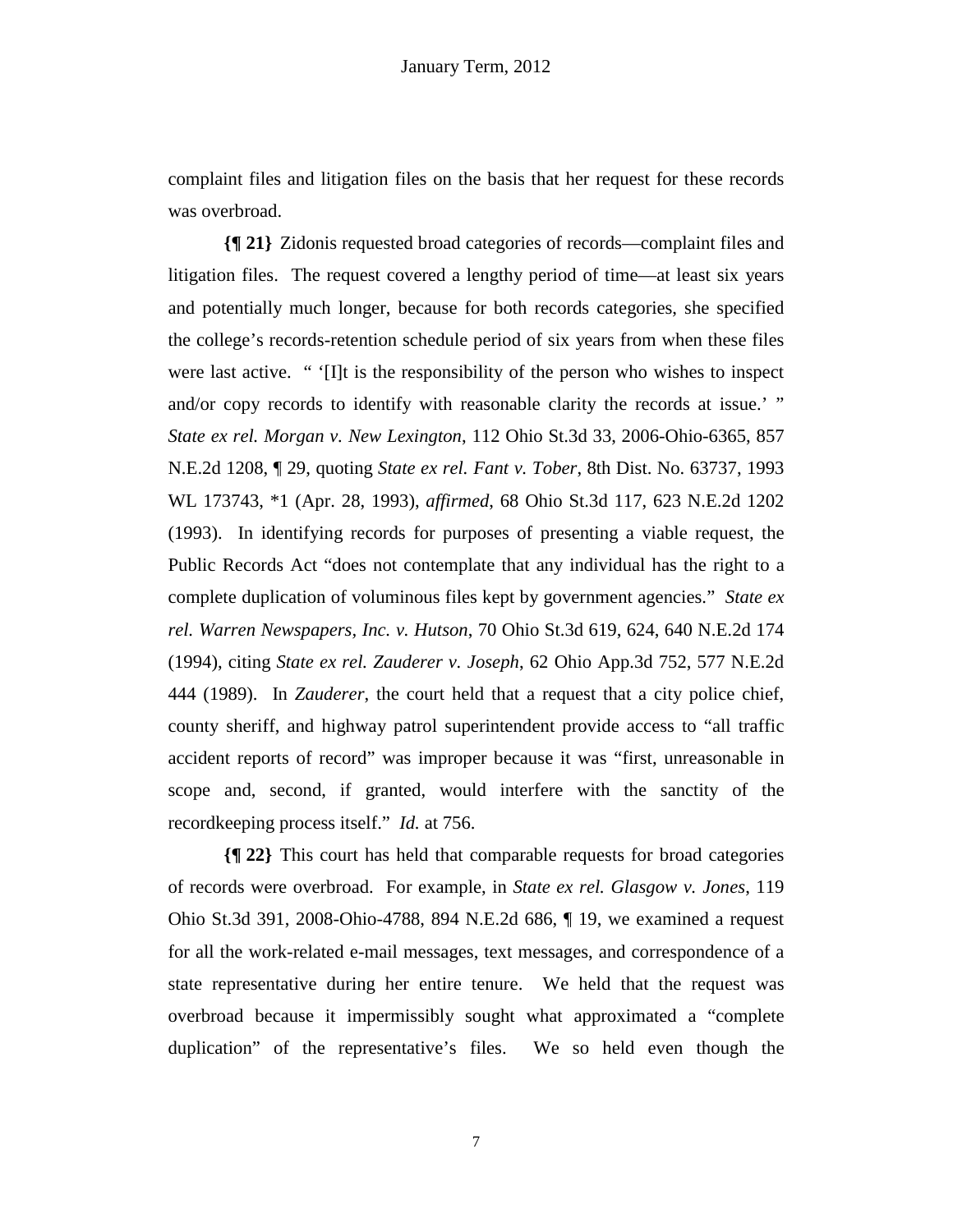representative had been in office for only six months when these records were requested. *Id.* at ¶ 4. And more recently, in *State ex rel. Dehler v. Spatny*, 127 Ohio St.3d 312, 2010-Ohio-5711, 939 N.E.2d 831, this court held that a request for all records relating to a prison quartermaster's orders for and receipt of clothing and shoes for a period of over seven years was also an improper, overbroad request. *See also State ex rel. Davila v. Bellefontaine*, 3d Dist. No. 8- 11-01, 2011-Ohio-4890 (request for all reel-to-reel tapes made for the entire 15 years that the recording system was in daily use was overly broad).

**{¶ 23}** Similarly, Zidonis's request, which sought whole categories of complaint and litigation files without any limitation as to content or time period, was overbroad as well.

**{¶ 24}** Zidonis asserts that her request was sufficiently specific because (1) she offered to narrow her request to inspect Columbus State's complaint and litigation files to shorter periods of time, e.g., over the past year, and (2) her request followed the language of Columbus State's own records-retention schedule.

**{¶ 25}** These assertions, however, lack merit. Although Zidonis's September 3, 2010 request asked whether there was a way to look at the requested records for specific, limited periods of time, she never revised her request to specify a shorter period than the retention schedule's six years from a file's last activity. *See State ex rel. Dehler v. Spatny*, 11th Dist. No. 2009-T-0075, 2010- Ohio-3052, ¶ 24 (rejecting as inadequate the requester's offer to limit a records request to the preceding three years because, inter alia, requester never indicated that he was actually modifying his request), *affirmed*, 127 Ohio St.3d 312, 2010- Ohio-5711, 939 N.E.2d 831. Instead, Zidonis reiterated in her September 14 and 22, 2010 requests that the "record retention period for these documents is six years from their active life," which was reasonably interpreted by Columbus State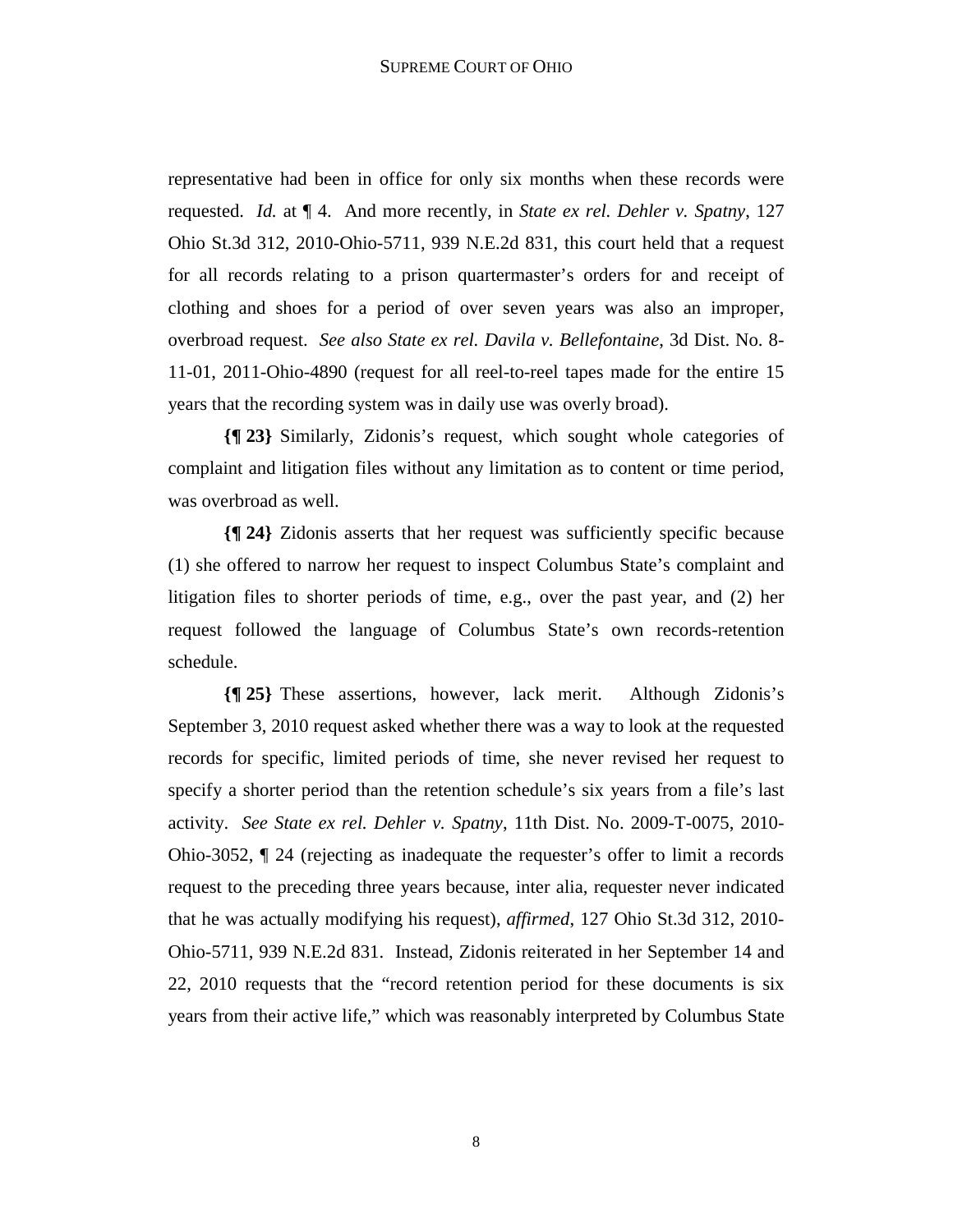to mean that Zidonis had not narrowed her original request to a shorter, more definite period of time.

**{¶ 26}** Moreover, the court of appeals correctly held that a "records request is not specific merely because it names a broad category of records listed within an agency's retention schedule." 2011-Ohio-6817, at ¶ 5. For example, the retention schedule for the administrative records of Ohio courts includes broad categories like "correspondence and general office records," "employee history and discipline records," "fiscal records," and "payroll records." Sup.R. 26.01(F), (J), (K), and (M). Requests for each of these record categories without any temporal or content-based limitation would likely be overbroad even though the categories are so named in the schedule. Manifestly, each request—and each retention category when the request is structured after such a category—must be analyzed under the totality of facts and circumstances.

**{¶ 27}** Therefore, the court of appeals properly denied Zidonis's request for a writ of mandamus to compel Columbus State to provide her with access to the requested complaint and litigation files because her request was overbroad.

## *E-Mails*

**{¶ 28}** Zidonis next asserts that the court of appeals erred in denying her request for a writ of mandamus to compel Columbus State to provide her with copies of all e-mails between herself and her supervisor during her employment at the college. Zidonis claims that R.C. 149.43(B)(2) imposes a duty on Columbus State to maintain its e-mail records so that they can be retrieved based on sender and recipient status.

**{¶ 29}** R.C. 149.43(B)(2) provides that "[t]o facilitate broader access to public records, a public office or the person responsible for public records shall organize and maintain public records in a manner that they can be made available for inspection or copying in accordance with division (B) of this section." Under R.C. 149.43(B)(1), "all public records responsive to the request shall be promptly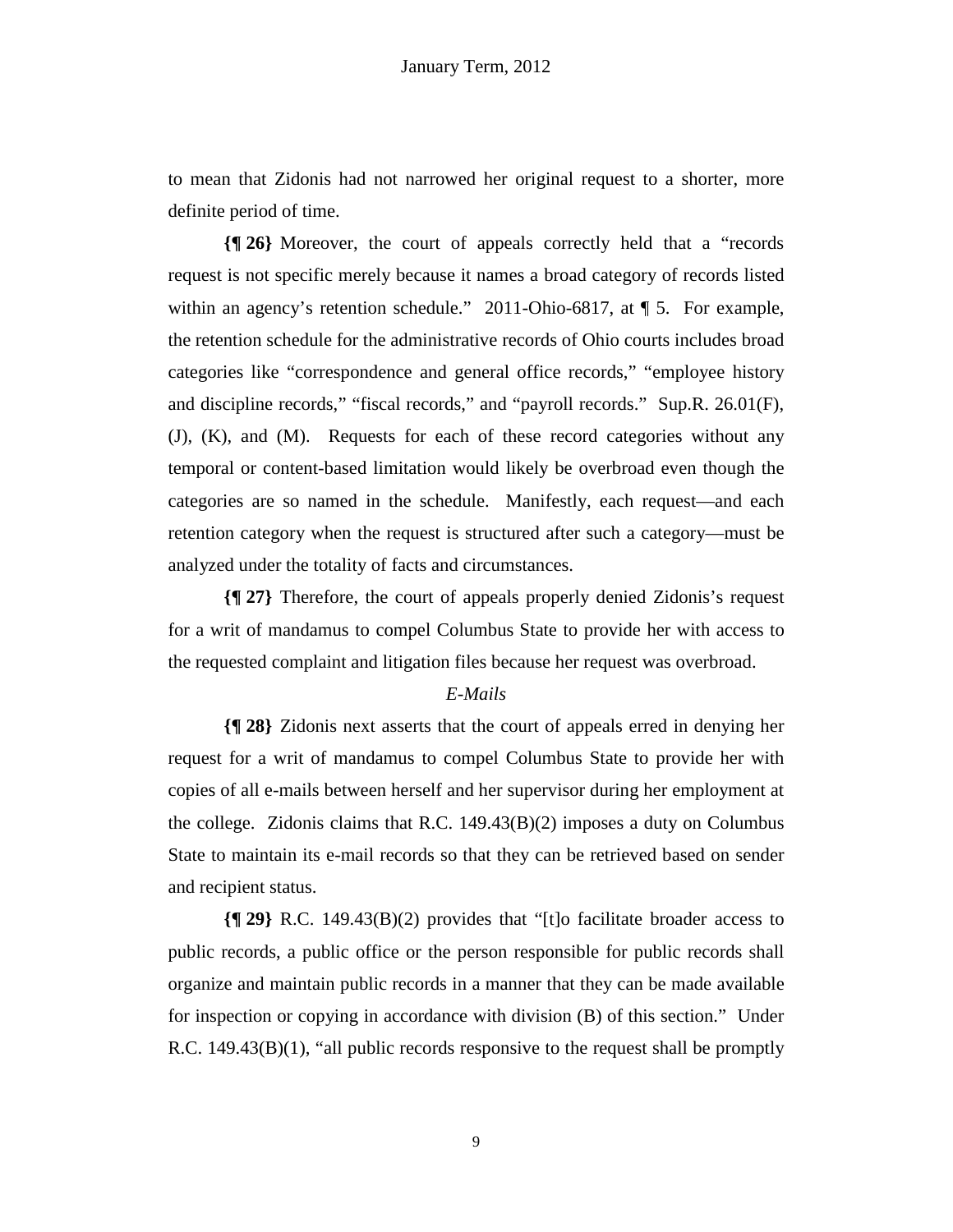prepared and made available for inspection to any person at all reasonable times during regular business hours."

**{¶ 30}** R.C. 149.43(B)(2) does not expressly require public offices to maintain e-mail records so that they can be retrieved based on sender and recipient status. " 'It is axiomatic that in mandamus proceedings, the creation of the legal duty that a relator seeks to enforce is the distinct function of the legislative branch of government, and courts are not authorized to create the legal duty enforceable in mandamus.' (Emphasis deleted.)" *State ex rel. Patton v. Rhodes*, 129 Ohio St.3d 182, 2011-Ohio-3093, 950 N.E.2d 965, ¶ 17, quoting *State ex rel. Pipoly v. State Teachers Retirement Sys.*, 95 Ohio St.3d 327, 2002- Ohio-2219, 767 N.E.2d 719, ¶ 18; *see also State ex rel. Bardwell v. Cleveland*, 126 Ohio St.3d 195, 2010-Ohio-3267, 931 N.E.2d 1080 (court of appeals was not authorized to create duty on the part of the city and its police chief to require pawnbrokers to submit certain reports on regular paper rather than on index cards when there was no such requirement under R.C.  $149.43(B)(2)$ ). While it may be preferable for public offices to include a program that would permit easier searching of work-related e-mails based on sender and recipient—which Columbus State eventually did here to retrieve pertinent e-mails responsive to Zidonis's request—we cannot require that they do so when R.C.  $149.43(B)(2)$ does not require it.

**{¶ 31}** Zidonis's citation of *State ex rel. Toledo Blade Co. v. Seneca Cty. Bd. of Commrs.*, 120 Ohio St.3d 372, 2008-Ohio-6253, 899 N.E.2d 961, to support her claim is misplaced. The responding agency in that case made no claim that the request for e-mail records was overbroad. Instead, our holding was limited to the appropriate factors for determining when a public office has a duty under R.C. 149.43(B) to recover and provide access to e-mails that were unlawfully deleted. *Id.* at  $\P$  19. There is no issue in this case relating to deleted emails, and *Toledo Blade* is irrelevant.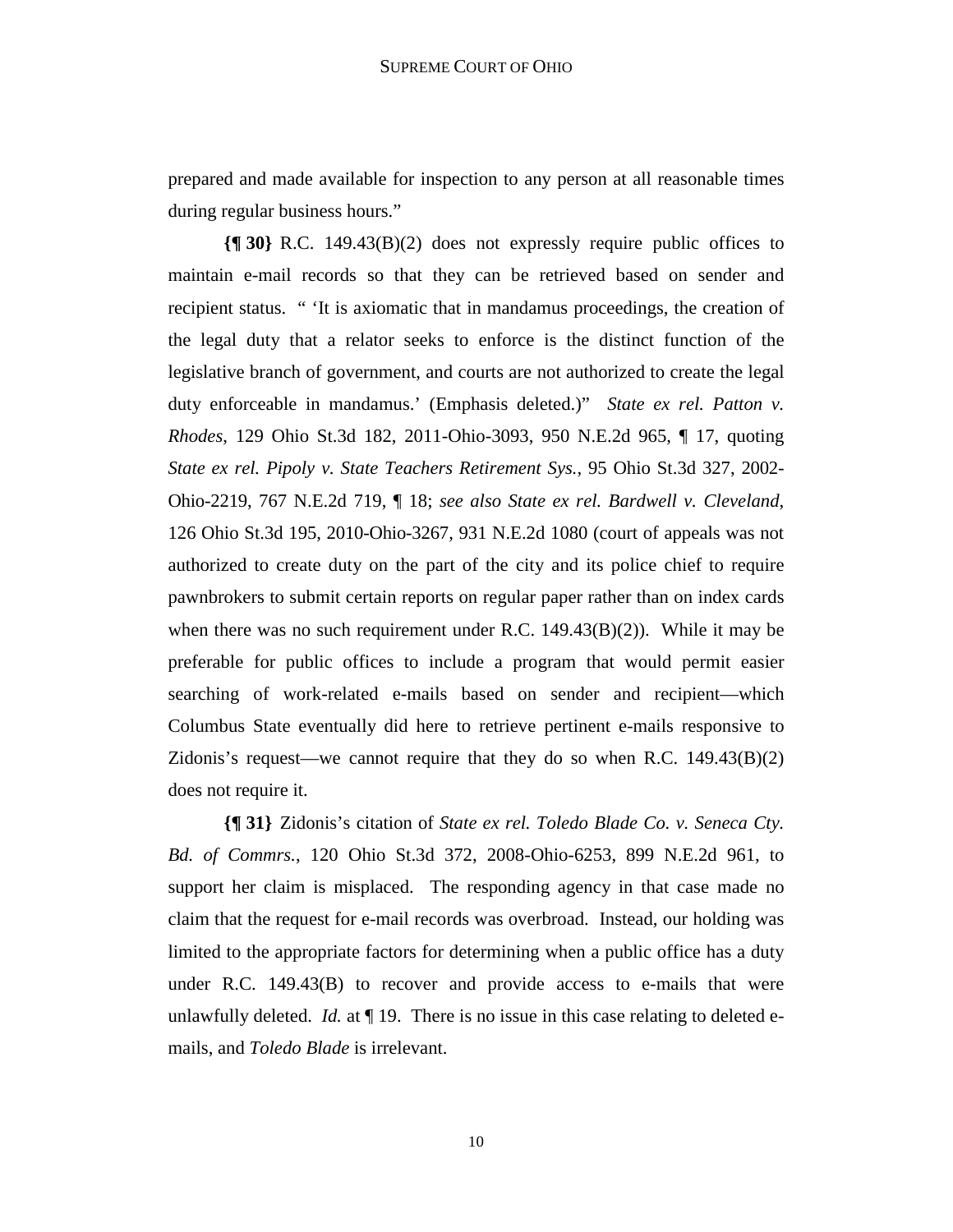**{¶ 32}** Therefore, the court of appeals did not err in denying Zidonis's request for e-mails based on her claim that Columbus State had violated R.C.  $149.43(B)(2)$  by not initially organizing its records so that work-related e-mails could be retrieved based on sender and recipient status. The mere fact that the court of appeals' denial may have been premised on an incorrect rationale<sup>1</sup> does not require a different result. *In re G.T.B.*, 128 Ohio St.3d 502, 2011-Ohio-1789, 947 N.E.2d 166, ¶ 7 ("we will not reverse a correct judgment simply because it was based in whole or in part on an incorrect rationale").

> *R.C. 149.43(B)(2) Requirement to Inform Requester of the Manner in which Records are Maintained and Accessed*

**{¶ 33}** R.C. 149.43(B)(2) requires the office or person responsible for public records, when faced with an overbroad request, to "provide the requester with an opportunity to revise the request by informing the requester of the manner in which records are maintained by the public office and accessed in the ordinary course of the public office's or person's duties." Zidonis claims that the court of appeals erred in failing to find that Columbus State violated this requirement with regard to her requests for complaint files, litigation files, and e-mails between herself and her supervisor. *See, e.g., State ex rel. ESPN, Inc. v. Ohio State Univ.*, 132 Ohio St.3d 212, 2012-Ohio-2690, 970 N.E.2d 939, ¶ 11.

**{¶ 34}** For the following reasons, however, the court of appeals did not err in rejecting Zidonis's claim.

**{¶ 35}** First, there is evidence that Columbus State explained at a September 8, 2010 status conference in Zidonis's administrative appeal, which

-

<sup>1.</sup> The court of appeals concluded that Zidonis's request for e-mails was improper because she did not "identify e-mails related to the organization, function, policy, decision, procedures, operation or work-related activity" of Columbus State. 2011-Ohio-6817, at ¶ 11. Zidonis correctly observes that a request for e-mails that does not specify that it seeks "work-related" e-mails is not necessarily defective. And Columbus State is simply wrong in arguing that an "e-mail does not become a public record when it appears on a server in a public office" and that e-mail becomes a public record only when it is placed in an electronic subject-matter folder or is printed on paper.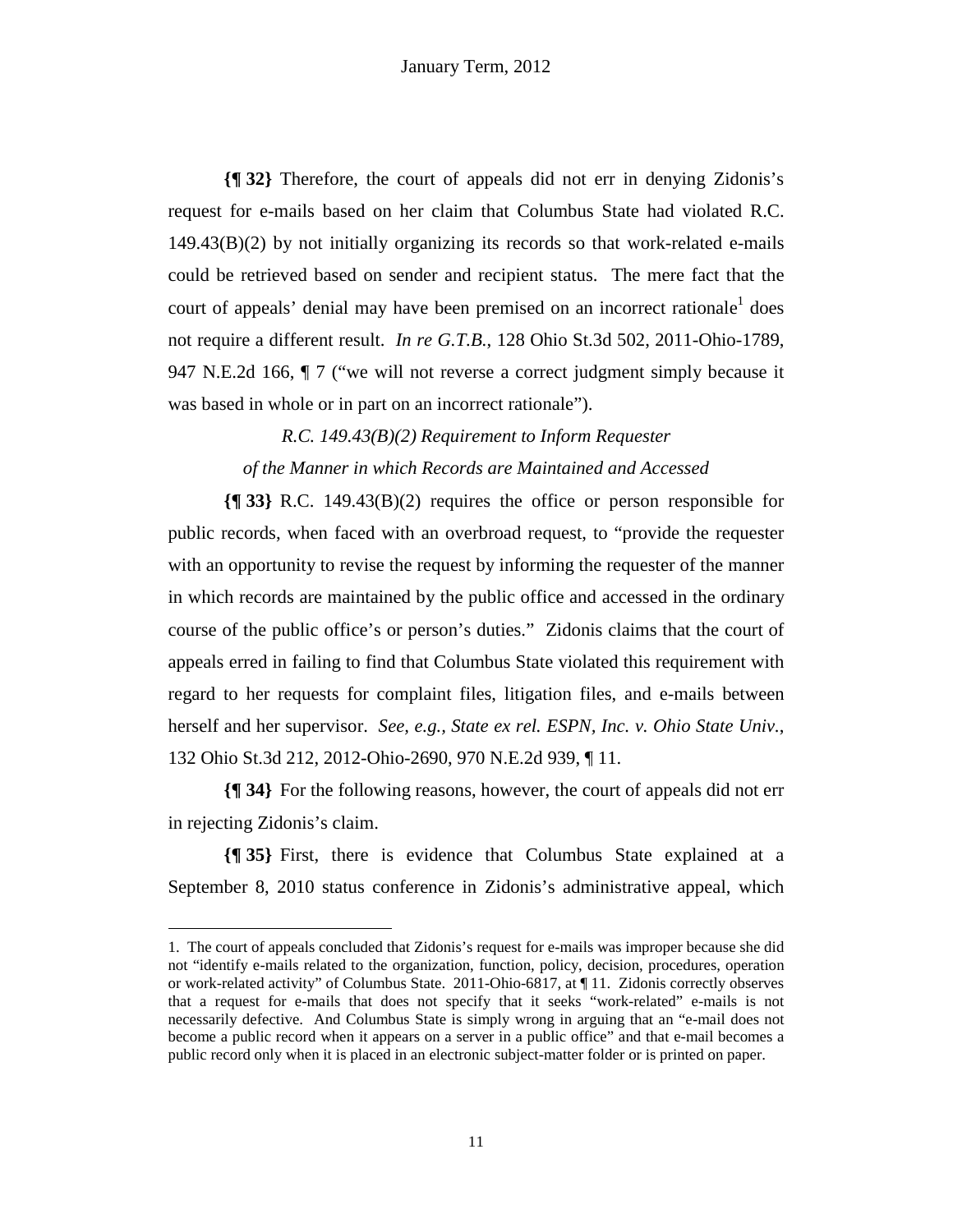was about a month before she filed her public-records mandamus action, that the college retains, organizes, and accesses its records based on content.

**{¶ 36}** Second, before Zidonis requested the college's complaint files, the college provided her with a copy of its records-retention schedule, which defined these files as records of "staff or student grievances based on equal opportunity and affirmative action regulations" with the "[f]iles arranged alphabetically."

**{¶ 37}** Third, Zidonis's counsel indicated in the record requests that he understood how the requested e-mails were maintained and accessed. For example, in the September 3, 2010 request, Zidonis's counsel stated that based on his review of the college's records-retention schedule, he assumed that e-mails are printed onto paper and then each printed e-mail is placed in the appropriate records category in the retention schedule. And her counsel ultimately revised a comparable request for e-mails between Zidonis and a different college employee to limit the request to a specific time period and subject-matter, with the result that the college was able to produce several responsive records.

**{¶ 38}** Fourth, from her prior employment, Zidonis already had knowledge of how the college maintained and accessed certain records. *State ex rel. Vaughn v. Money*, 104 Ohio St.3d 322, 2004-Ohio-6561, 819 N.E.2d 681, ¶ 11 (mandamus will not lie to compel a respondent to give the relator something he already has).

**{¶ 39}** Fifth, notwithstanding Zidonis's failure to pose a viable request, Columbus State proceeded to create a program to search for the requested e-mails and ultimately provided copies of them to her.

**{¶ 40}** Finally, Zidonis ignored Columbus State's multiple invitations to contact its in-house counsel to help Zidonis refine her overbroad requests. *See State ex rel. Morgan v. Strickland*, 121 Ohio St.3d 600, 2009-Ohio-1901, 906 N.E.2d 1105, ¶ 18 ("R.C. 149.43 contemplates that the requester and the publicrecords custodian cooperate in fulfilling a request").